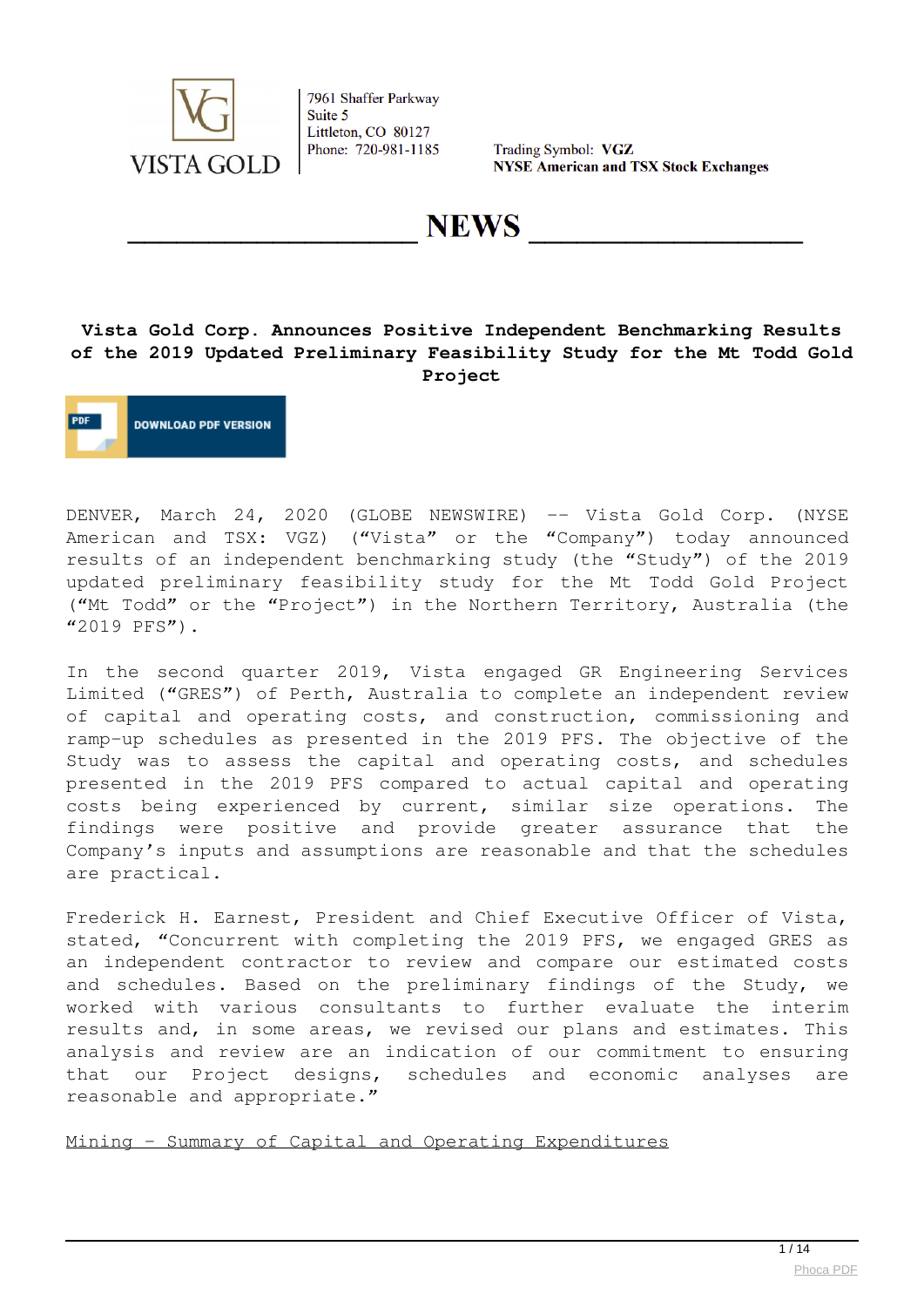

Trading Symbol: VGZ **NYSE American and TSX Stock Exchanges** 

**NEWS** 

## **Vista Gold Corp. Announces Positive Independent Benchmarking Results of the 2019 Updated Preliminary Feasibility Study for the Mt Todd Gold Project**

Mining Plus ("MP") was engaged by GRES to perform a benchmark study for the mining costs of the Project. A comparison of the 2019 PFS unit mining equipment costs to recent equipment purchase prices from original equipment manufacturer ("OEM") representatives in Australia, with consideration of delivery costs to the Northern Territory, is summarized in the table below.

Based on this analysis, MP concluded that on a weighted average basis, the Mt Todd capital costs as quoted in the 2019 PFS were slightly higher than the costs currently being quoted by Australian OEMs and that total mining capex as reflected in the 2019 PFS was a good estimate.

| CAPEX Comparison - Mt Todd as a $%$ of Average Unit Cost |       |    |  |  |  |
|----------------------------------------------------------|-------|----|--|--|--|
| Mining CAPEX Mt Todd % of                                | Units |    |  |  |  |
| Area<br>Average Data Set                                 |       |    |  |  |  |
| Unit Cost                                                |       |    |  |  |  |
| Large Drills (i.e. Atlas Copco PV235)                    | 97    | 16 |  |  |  |
|                                                          |       |    |  |  |  |
|                                                          |       |    |  |  |  |
| Small Drills (i.e. 165mm Rotary Blast Hole Drills)       | 76    | 2  |  |  |  |
|                                                          |       |    |  |  |  |
|                                                          |       |    |  |  |  |
| Hydraulic Shovel (28m3 - i.e. PC 5500                    | 104   | 4  |  |  |  |
|                                                          |       |    |  |  |  |
|                                                          |       |    |  |  |  |
| Front End Loader (18m3 - i.e. Cat 994)                   | 94    | 2  |  |  |  |
|                                                          |       |    |  |  |  |
|                                                          |       |    |  |  |  |
| Haul Truck $(220t - i.e. Cat 793)$                       | 109   | 41 |  |  |  |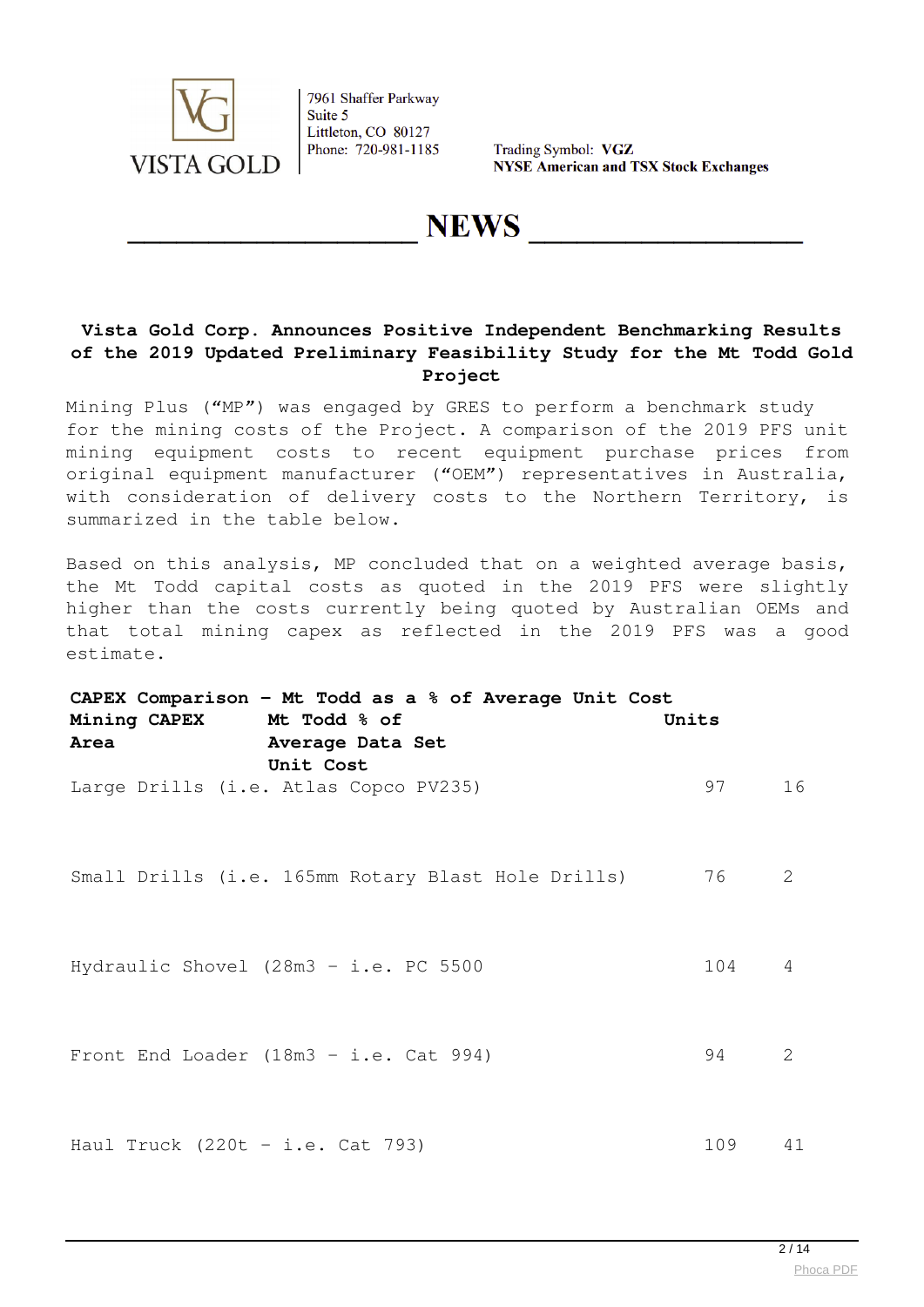

Trading Symbol: VGZ **NYSE American and TSX Stock Exchanges** 

**NEWS** 

## **Vista Gold Corp. Announces Positive Independent Benchmarking Results of the 2019 Updated Preliminary Feasibility Study for the Mt Todd Gold Project**

| Large Dozer (Cat D11)                     | 102 1 |                |
|-------------------------------------------|-------|----------------|
| Small Dozer (Cat D9)                      | 100 4 |                |
| Motor Grader $(4.9m - i.e.$ Cat 16H)      | 89    | $\overline{4}$ |
| Water Truck (i.e. Cat 777 with 70kl tank) | 97    | 2              |
| Rubber Tired Dozer (i.e. Cat 834H)        | 72    | 3              |

**AVERAGE (weighted based on fleet numbers and capital) 104**

The table below compares the 2019 PFS mining costs per tonne ("t") to the average benchmarked mining costs per tonne in each operating cost area of the mine.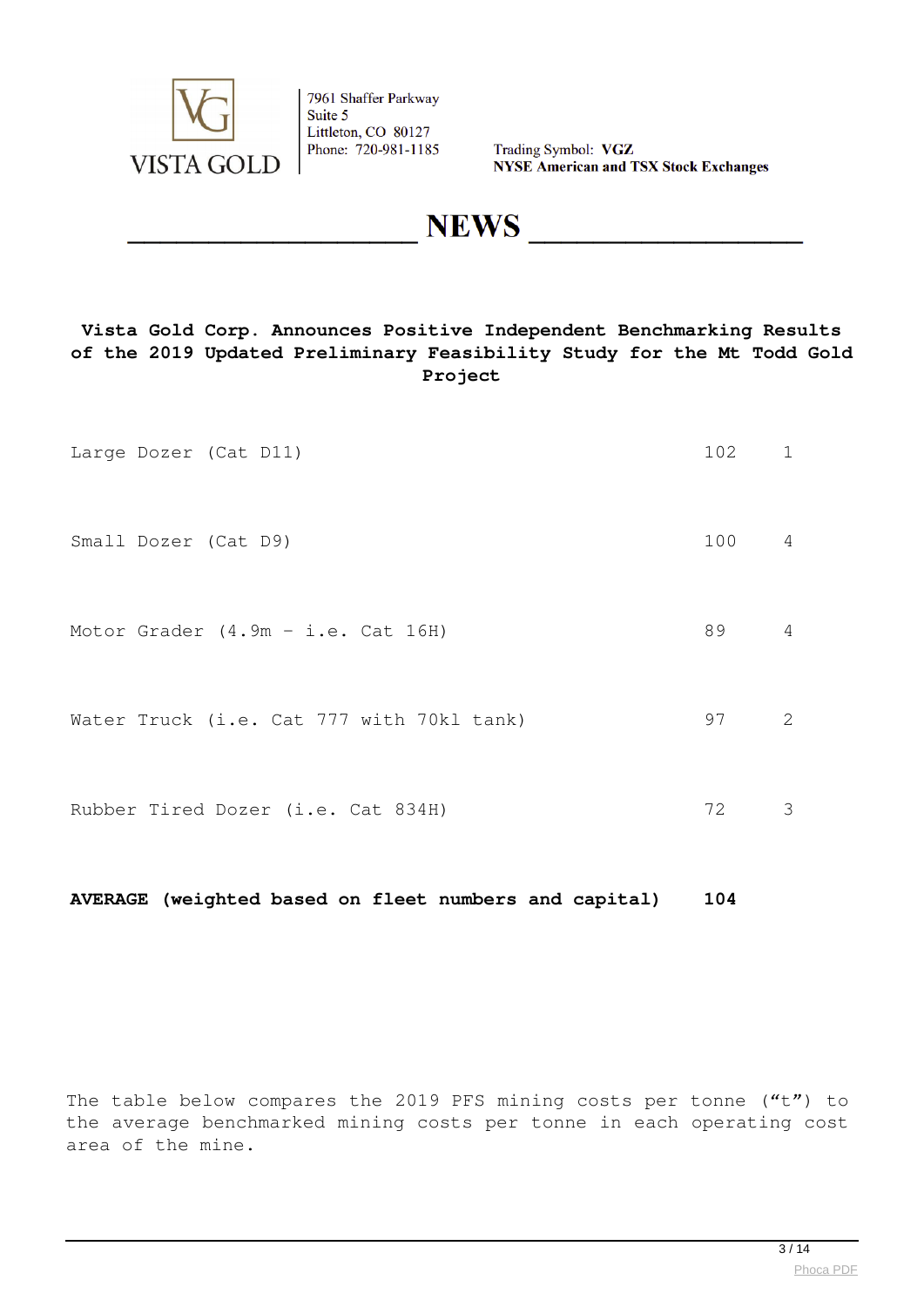

Trading Symbol: VGZ **NYSE American and TSX Stock Exchanges** 

**NEWS** 

**Vista Gold Corp. Announces Positive Independent Benchmarking Results of the 2019 Updated Preliminary Feasibility Study for the Mt Todd Gold Project**

| OPEX Comparison - Mt Todd as a % of Average US\$/t |                |  |
|----------------------------------------------------|----------------|--|
| Mining OPEX Area                                   | Mt Todd % of   |  |
|                                                    | Average US\$/T |  |

Drilling 97

Blasting 85

Loading 116

Hauling 181

#### **Average (weighted based on total project cost for main work areas of drilling, blasting, loading and hauling) 140**

Based on the above data, MP determined the mine operating costs as shown in the 2019 PFS were potentially over estimated compared to other Australian mining operations. MP also noted that although the benchmarking population could have been larger, the 2019 PFS estimates appeared reasonable for this level of study.

Processing – Summary of Capital and Operating Expenditures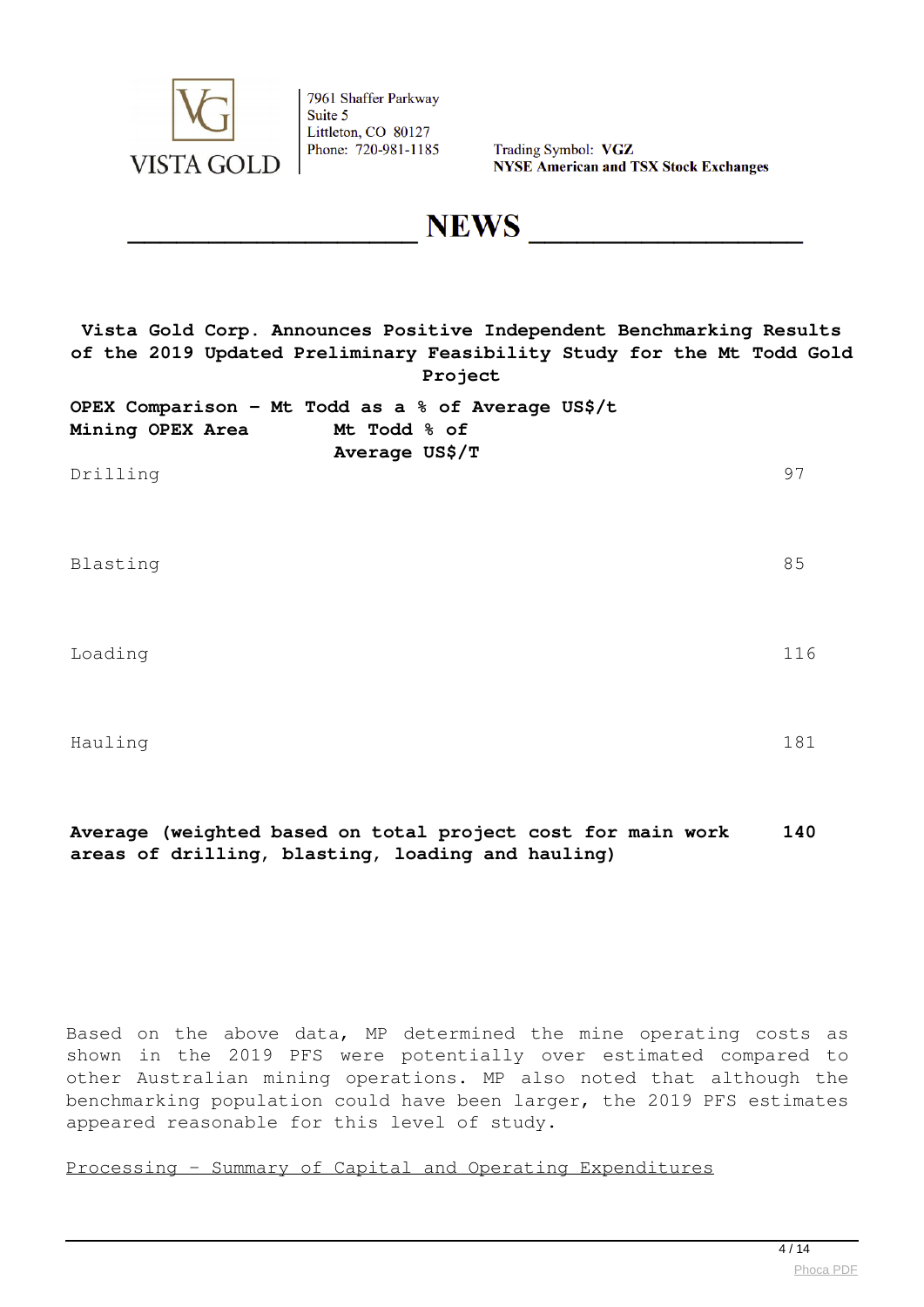

Trading Symbol: VGZ **NYSE American and TSX Stock Exchanges** 

**NEWS** 

## **Vista Gold Corp. Announces Positive Independent Benchmarking Results of the 2019 Updated Preliminary Feasibility Study for the Mt Todd Gold Project**

GRES analyzed the most appropriate completed, comparable projects to assess processing capital and operating cost estimates. Aust Gold (an unnamed project), the Rainy River mines in Canada, and the Ahafo and Akyem operations in Ghana (all of which are approximately half the capacity of Mt Todd) were used in the capital cost comparison. Other reference points included feasibility study results published by large scale mineral processing projects in similar locations and regions interpreted by GRES, and GRES' internal database of equipment and bulk commodity supply prices.

| Conve Aust<br>rted<br>to<br><b>USD</b><br>at 1A<br>$UD=0.$<br>7USD | Gold<br>$_{\rm FS}$                            | Aust<br>Gold               | <b>FS</b> | Rainy River | Rainy<br>River <sup>1</sup> |                | Mt Todd<br>2019 PFS |
|--------------------------------------------------------------------|------------------------------------------------|----------------------------|-----------|-------------|-----------------------------|----------------|---------------------|
|                                                                    | Millions of Tonnes Per<br>Annum Plant Capacity |                            | 7.5       | 8.2         | 7.7                         | 7.7            | 17.75               |
|                                                                    |                                                | Total Reported Capex, US\$ | 372       | 435         | 644                         | 904            | 826                 |
|                                                                    | Infrastructure                                 | Process Plant & Associated | 131       | 152         | 219                         | $-$ 2          | 367                 |
|                                                                    | Scope Change                                   |                            | $-$ 2     | 21          | 35                          | $-$ 2          | 6                   |
|                                                                    | Infrastructure & Water                         |                            | 58        | 58          | $=$ 2                       | $\overline{c}$ | 46                  |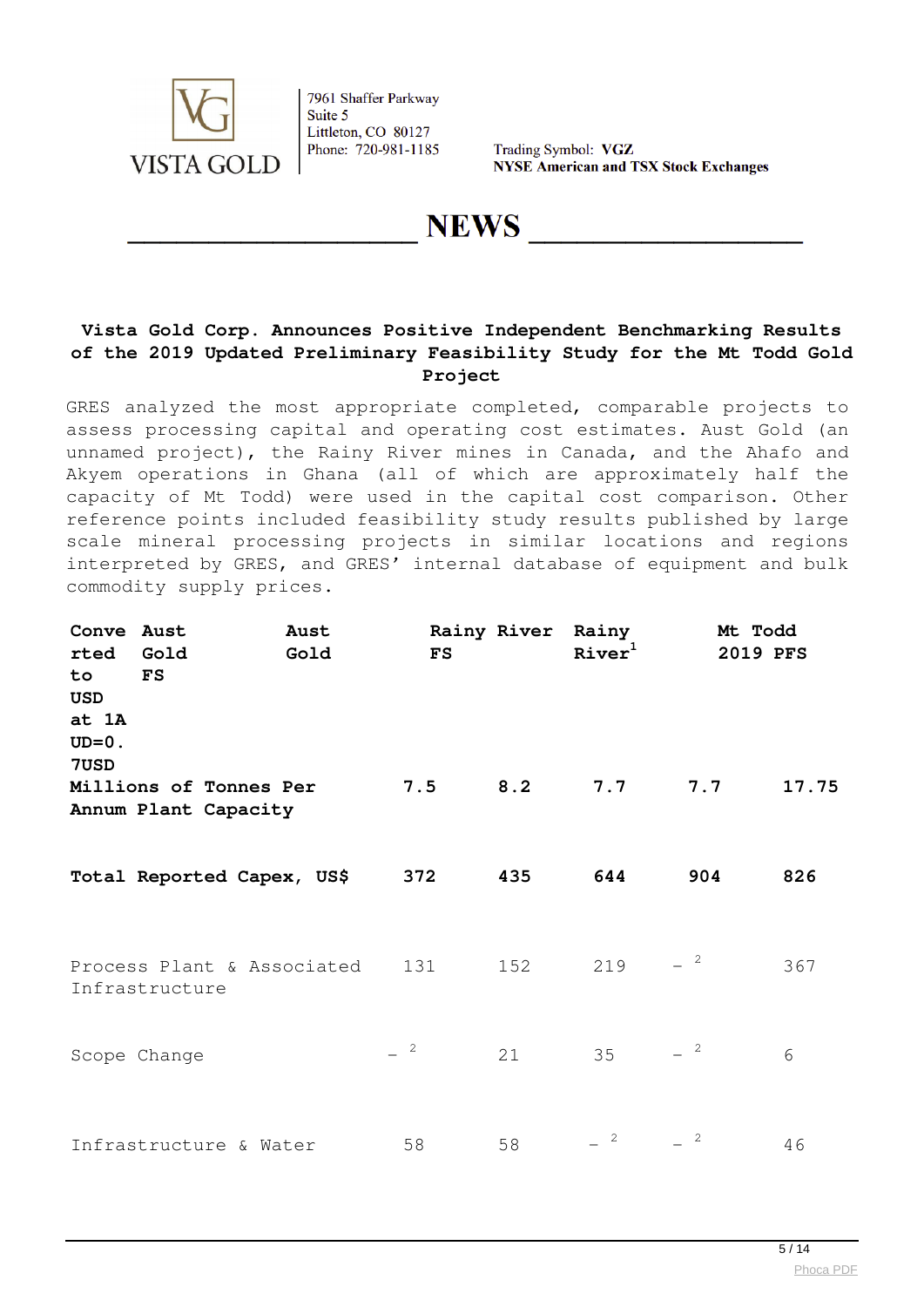

Trading Symbol: VGZ **NYSE American and TSX Stock Exchanges** 

**NEWS** 

## **Vista Gold Corp. Announces Positive Independent Benchmarking Results of the 2019 Updated Preliminary Feasibility Study for the Mt Todd Gold Project**

| Mine Development <sup>3</sup>           | 27             | 27           | 28                      | $-$ 2                    | 121      |
|-----------------------------------------|----------------|--------------|-------------------------|--------------------------|----------|
| Power Supply                            | 15             | 15           | $\overline{7}$          | $-$ 2                    | 82       |
| Site Civils                             | $\sqrt{6}$     | $\sqrt{6}$   | 82                      | $\overline{\mathbf{c}}$  | 19       |
| Engineering and Contractor<br>Indirects | 63             | 63           | $7\,4$                  | $\overline{\phantom{a}}$ | 82       |
| Owner & Pre-Production                  | 36             | 36           | $147^{2}$               | $-2$                     | $16^{4}$ |
| Spares                                  | 5              | 5            |                         | $^{\circ}$ 2             |          |
| Contingency                             | 32             | 53           | $51\,$                  | $\overline{\mathbf{c}}$  | 87       |
| Existing Infrastructure <sup>5</sup>    | $\overline{c}$ | $\mathbf{2}$ | $\overline{\mathbf{c}}$ | $\overline{\mathbf{c}}$  | 70       |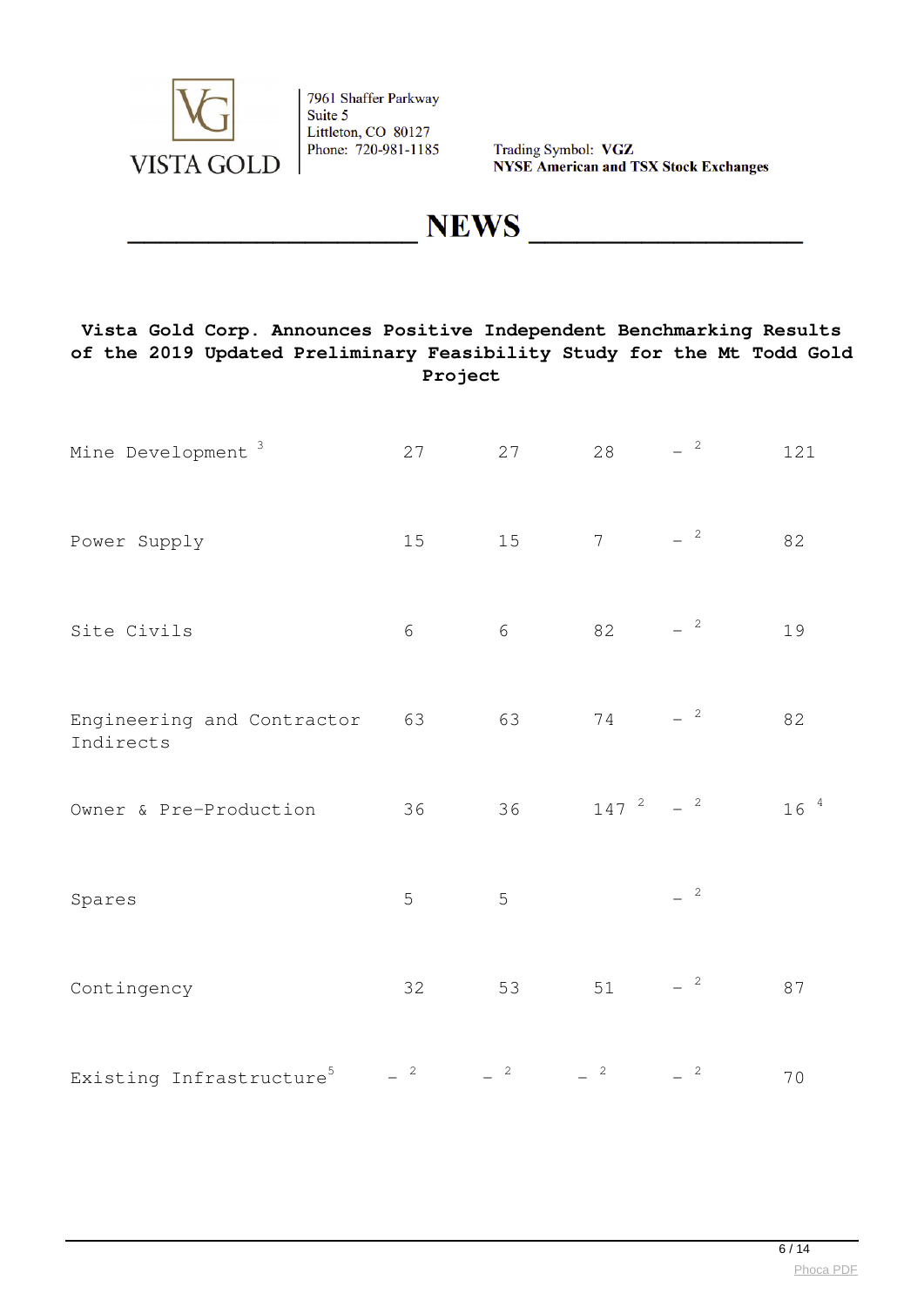

Trading Symbol: VGZ **NYSE American and TSX Stock Exchanges** 

**NEWS** 

## **Vista Gold Corp. Announces Positive Independent Benchmarking Results of the 2019 Updated Preliminary Feasibility Study for the Mt Todd Gold Project**

| <b>USD</b> | Aust<br>Gold<br>FS                                                  | Aust<br>Gold |     | Rainy River Rainy Mt Todd<br>$\mathbf{FS}$ |             | $River1$ 2019 PFS |       |
|------------|---------------------------------------------------------------------|--------------|-----|--------------------------------------------|-------------|-------------------|-------|
|            | Millions of Tonnes Per<br>Annum Plant Capacity                      |              | 7.5 |                                            | 8.2 7.7 7.7 |                   | 17.75 |
|            | Process Plant & Associated 131 152 219 $-2$<br>Infrastructure (\$M) |              |     |                                            |             |                   | 367   |
|            | US\$ per Tonne Per Annum<br>Plant Capacity                          |              | 17  | 19                                         | 28          | $ ^{2}$           | 21    |

 $^{\rm 1}$  Rainy River experienced substantial overruns due to a change to the tailings and water dam designs and associated capex.

 $2$  Breakdown data unavailable.

 $3$  Mt Todd initial mine capital costs include capitalized pre-stripping required in the existing pit to recommence production versus other operations that started as greenfield sites.

 $4$  Initial fills and spares are included in the Mt Todd initial mill capex.

5 Conservative value was given to the existing infrastructure at Mt Todd to make it comparable to other projects that were required to construct similar infrastructure. This value is not included in the Mt Todd Total Reported Capex, rather it is reported for information and comparative purposes only.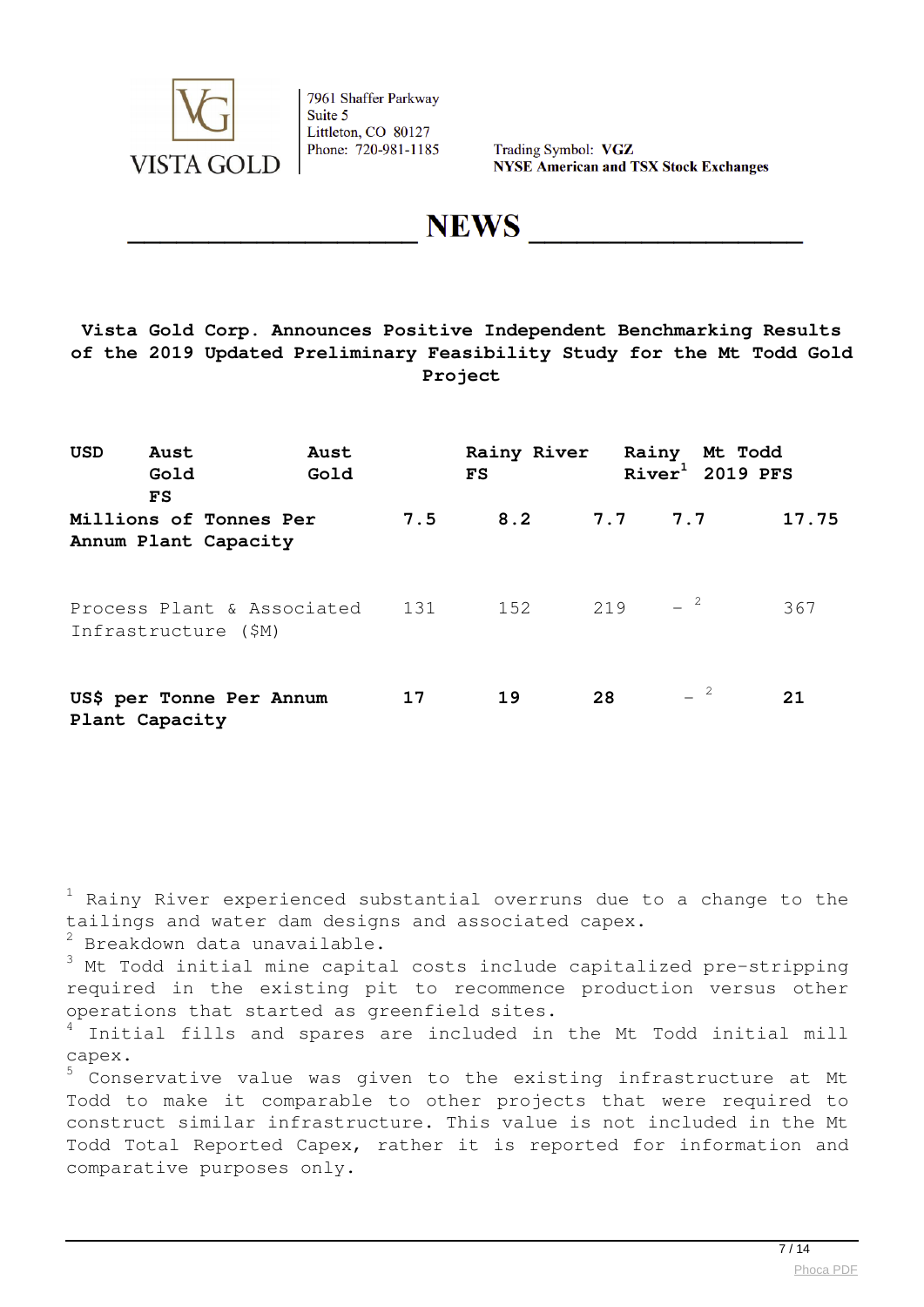

Trading Symbol: VGZ **NYSE American and TSX Stock Exchanges** 

**NEWS** 

## **Vista Gold Corp. Announces Positive Independent Benchmarking Results of the 2019 Updated Preliminary Feasibility Study for the Mt Todd Gold Project**

The Study demonstrated that the processing capital costs shown in the 2019 PFS were in the middle of the range on a US\$ per tonne per annum plant capacity basis, with low and high areas of the estimate balancing out. The review identified areas where additional work should be completed as part of future technical studies.

The Mt Todd piping, electrical and instrumentation costs continue to be factored estimates that will require the completion of feasibilitylevel engineering design work. Owner's costs are a function of the project management system selected and the Company's choice may be different in a future technical report. Power Engineers completed the power generation plant design and cost estimates for the 2019 PFS and continues to work with Vista to optimize the power generation facility's size and connection to the existing power grid.

Mineralis Pty Ltd ("Mineralis"), an Australian mineral processing consultant, was engaged to assist with the review of processing costs. The Detour Lake, Canadian Malartic and Rainy River Mines in Canada, the Gruyere Project in Australia and another smaller operation were used in the analysis. The comparison between processing costs for the benchmarked gold projects and the 2019 PFS unit operating costs is presented below. The XE.com foreign exchange rate averages for the 90-day period prior to August 5, 2019 of US\$0.70/AUD (equivalent to the 2019 PFS exchange rate) and US\$0.75/CAD have been used for conversion to USD.

| Project<br>USD/t                           | Process OPEX | Source                                                |
|--------------------------------------------|--------------|-------------------------------------------------------|
| Mt Todd - 50,000 tpd 7.88<br>Au Plant      |              | VCGMTP01E_TEM_50ktpd_014jm-Updated<br>50,000 tpd case |
| Detour Lake $-55,000$ 6.48<br>tpd Au Plant |              | 2018 Life of Mine Plan, Average 2019 to<br>2023       |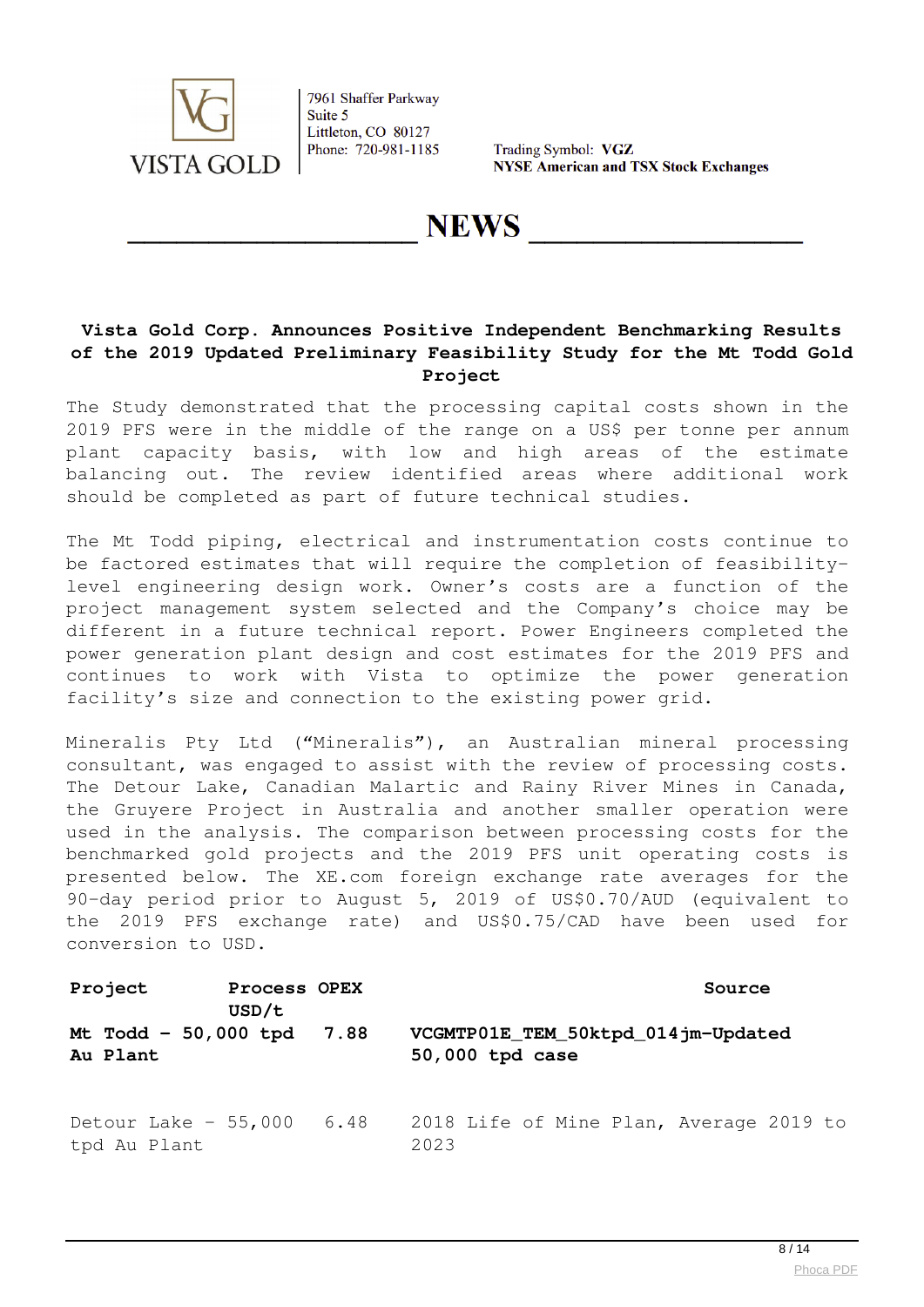

Trading Symbol: VGZ **NYSE American and TSX Stock Exchanges** 

**NEWS** 

## **Vista Gold Corp. Announces Positive Independent Benchmarking Results of the 2019 Updated Preliminary Feasibility Study for the Mt Todd Gold Project**

| Rainy River - 22,000 7.12<br>tpd Au Plant |      | Rainy River NI-43-101 Report Final July<br>25, 2018                                 |
|-------------------------------------------|------|-------------------------------------------------------------------------------------|
| Malartic $-55,000$<br>tpd Au Plant        | 6.06 | Malartic - Agnico Eagle + Yamana<br>$30 - 09 - 2014$                                |
| Au Plant                                  |      | Gruyere - 22,000 tpd 10.95 Gold Road Resources - Gruyere Project<br>Report 15-11-16 |
| Project $1 - 15,000$<br>Au-Aq Plant       | 8.66 | Operations Review Document                                                          |

The Mt Todd processing cost of US\$7.88/t milled was above similar scale gold plants at Detour Lake and Malartic, which use primary and secondary crushing followed by semi-autogenous ball mill comminution circuits. Mineralis suggests that with the HPGR crushers in the comminution circuit, the ore sorting plant, and project location, the Mt Todd 50,000 tpd total process operating cost would likely be above the benchmarked operations, particularly in the early years.

#### Commissioning and Start Up

Due to the number of unit operations and conveyors, transfer points, and wear areas in the crushing and HPGR circuits, and the large number of tanks in the CIP leaching and adsorption circuit, the authors of the Study identified the materials handling, crushing, ore sorting and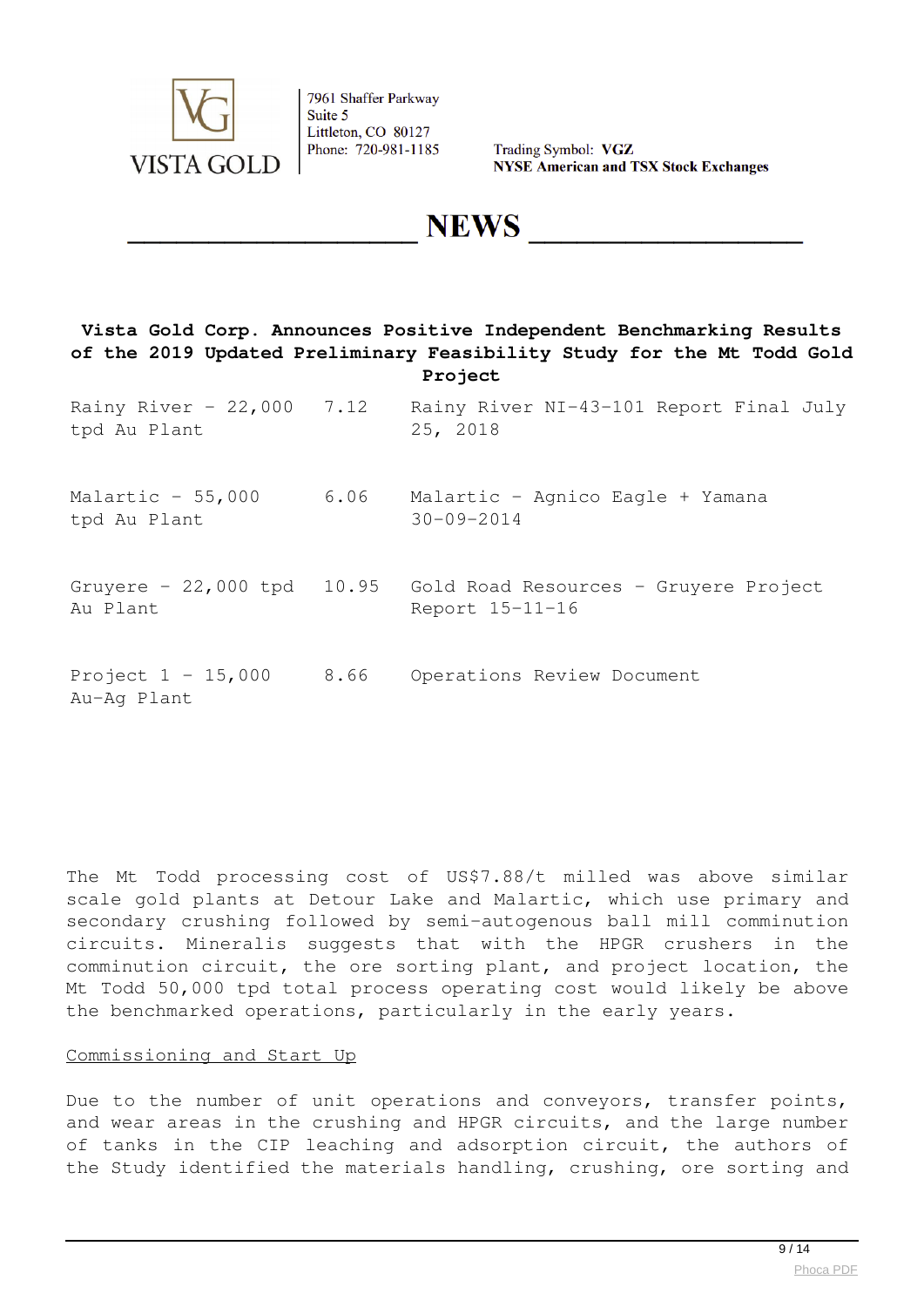

Trading Symbol: VGZ **NYSE American and TSX Stock Exchanges** 

**NEWS** 

## **Vista Gold Corp. Announces Positive Independent Benchmarking Results of the 2019 Updated Preliminary Feasibility Study for the Mt Todd Gold Project**

grinding areas as potential areas of risk for Mt Todd during ramp-up.

The Company has extensively evaluated the comminution and materials handling areas of the Project and incorporated design considerations to address potential commissioning and start up risks. As part of the 2019 PFS, the Company also increased the construction and startup schedule from 24 to 30 months. In the 2019 PFS and in previous studies Vista used a design philosophy that has increased the size of the primary crusher, secondary crushers, and HPGR crushers to the next size larger than the equipment manufacturers recommendation. Similarly, in the sorting and fine grinding areas, an extra unit has been included in the design to ensure additional capacity is available if needed. That is, the manufacturer recommended four XRT sorters and five were included in the design. The same is true for the laser sorters and VXP mills. The associated material handling units were also sized for the larger units. Vista believes that this will significantly decrease potential risks during commissioning and start up and plans to undertake additional material handling design reviews as a part of future engineering.

#### **Mt Todd Benchmarking Study**

For further information on the results of the Study, please see the report entitled "Mt Todd Gold Project Independent Benchmarking Study dated February 20, 2020, which is available on Vista's website under "Mt Todd – Technical Reports*."*

#### **Technical Report on Mt Todd**

For further information on the Mt Todd Gold Project, see the Technical Report entitled "NI 43-101 Technical Report Mt Todd Gold Project 50,000 tpd Preliminary Feasibility Study Northern Territory, Australia" with an effective date of September 10, 2019 and an issue date of October 7, 2019, which is available on SEDAR at www.sedar.com,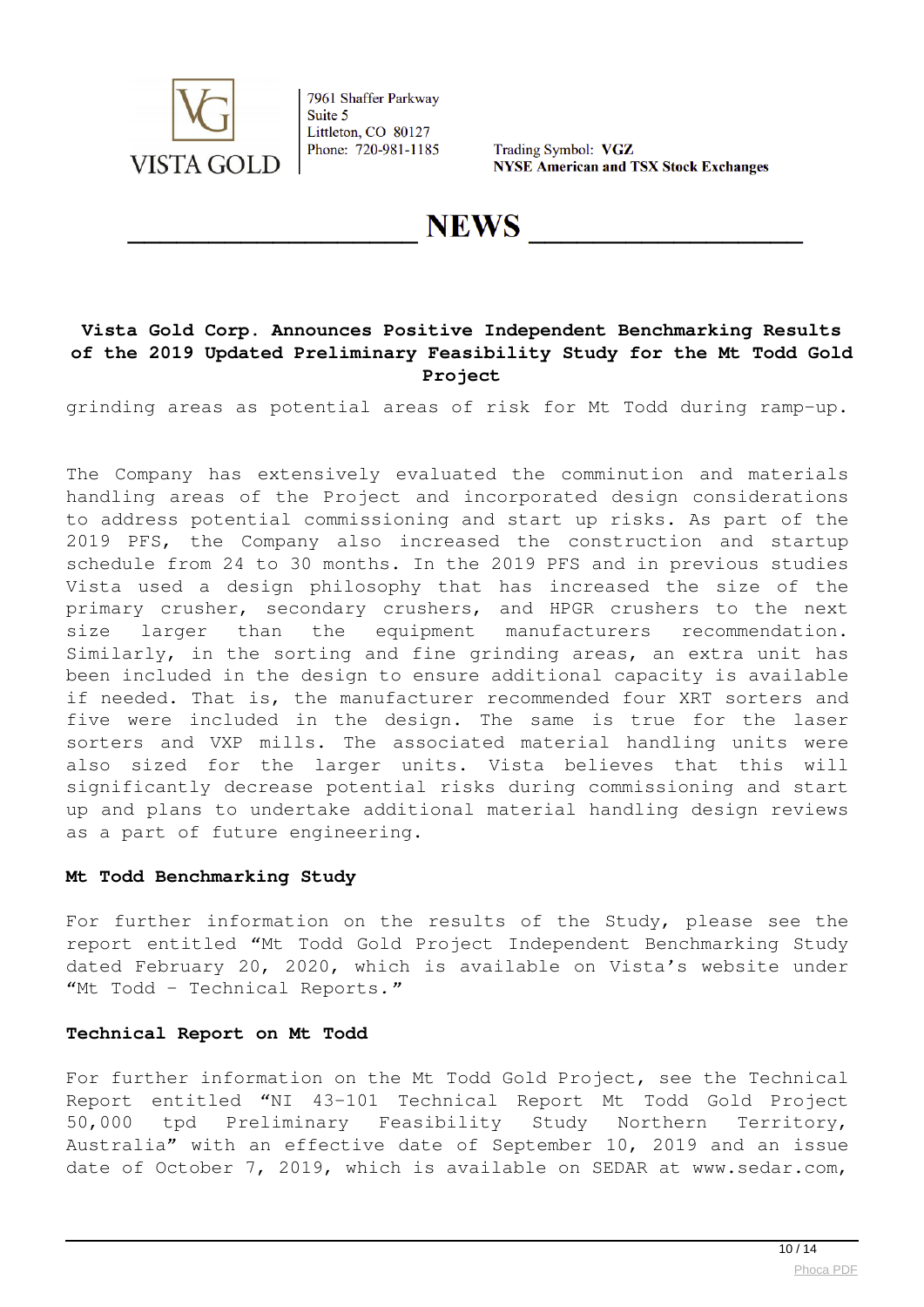

Trading Symbol: VGZ **NYSE American and TSX Stock Exchanges** 

**NEWS** 

## **Vista Gold Corp. Announces Positive Independent Benchmarking Results of the 2019 Updated Preliminary Feasibility Study for the Mt Todd Gold Project**

on EDGAR at www.sec.gov, as well as on Vista's website at *"Mt Todd – Technical Report."*

John Rozelle, Vista's Senior Vice President, a Qualified Person as defined by National Instrument 43-101 – *Standards of Disclosure for Mineral Projects*, has approved the information in this press release.

### **About Vista Gold Corp.**

The Company is a gold project developer. The Company's principal asset is its flagship Mt Todd gold project in Northern Territory, Australia. Mt Todd is the largest undeveloped gold project in Australia.

For further information, please contact the Company at (720) 981-1185.

#### **Forward Looking Statements**

This press release contains forward-looking statements within the meaning of the U.S. Securities Act of 1933, as amended, and U.S. Securities Exchange Act of 1934, as amended, and forward-looking information within the meaning of Canadian securities laws. All statements, other than statements of historical facts, included in this press release that address activities, events or developments that we expect or anticipate will or may occur in the future, including such things as the projected economics of the Mt Todd gold project in the 2019 PFS, including the estimates of capital costs and mining and processing operating costs at Mt Todd in the 2019 PFS and the Study, mining schedules as presented in the 2019 PFS and Study, Mt Todd cost estimates relative to benchmarked operations, the Company's evaluation of commissioning and start-up risks and the effectiveness of efforts to decrease such risks and other similar statements are forward-looking statements and forward-looking information. The material factors and assumptions used to develop the forward-looking statements and forward-looking information contained in this press release include the following: no change to laws or regulations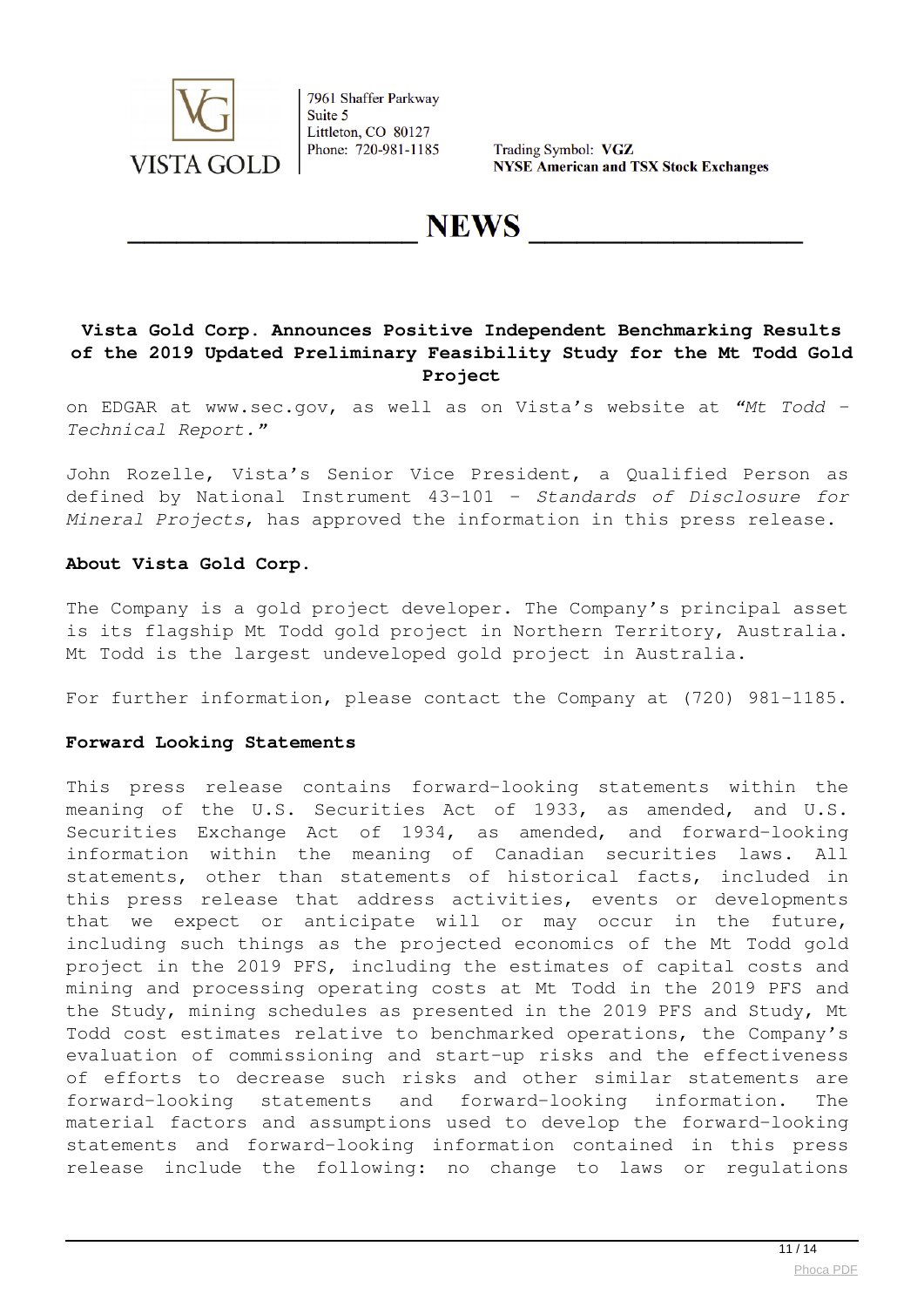

Trading Symbol: VGZ **NYSE American and TSX Stock Exchanges** 

**NEWS** 

## **Vista Gold Corp. Announces Positive Independent Benchmarking Results of the 2019 Updated Preliminary Feasibility Study for the Mt Todd Gold Project**

impacting mine development or mining activities, our approved business plans, mineral resource and reserve estimates and results of preliminary economic assessments, preliminary feasibility studies and feasibility studies on our projects, if any, our experience with regulators, our experience and knowledge of the Australian mining industry, benchmarked operations being similar to planned operations at Mt Todd and the price of gold. When used in this press release, the words "optimistic," "potential," "indicate," "expect," "intend," "hopes," "believe," "may," "will," "if," "anticipate," and similar expressions are intended to identify forward-looking statements and forward-looking information. These statements involve known and unknown risks, uncertainties and other factors which may cause the actual results, performance or achievements of the Company to be materially different from any future results, performance or achievements expressed or implied by such statements. Such factors include, among others, uncertainty of resource and reserve estimates, uncertainty as to the Company's future operating costs and ability to raise capital; risks relating to cost increases for capital and operating costs; risks of shortages and fluctuating costs of equipment or supplies; risks relating to fluctuations in the price of gold; the inherently hazardous nature of mining-related activities; potential effects on our operations of environmental regulations in the countries in which the Company operates; risks due to legal proceedings; risks relating to political and economic instability in certain countries in which the Company operates; uncertainty as to the results of bulk metallurgical test work; and uncertainty as to completion of critical milestones for Mt Todd; as well as those factors discussed under the headings "Note Regarding Forward-Looking Statements" and "Risk Factors" in the Company's latest Annual Report on Form 10-K as filed on February 26, 2020 and other documents filed with the U.S. Securities and Exchange Commission and Canadian securities regulatory authorities. Although we have attempted to identify important factors that could cause actual results to differ materially from those described in forward-looking statements and forward-looking information, there may be other factors that cause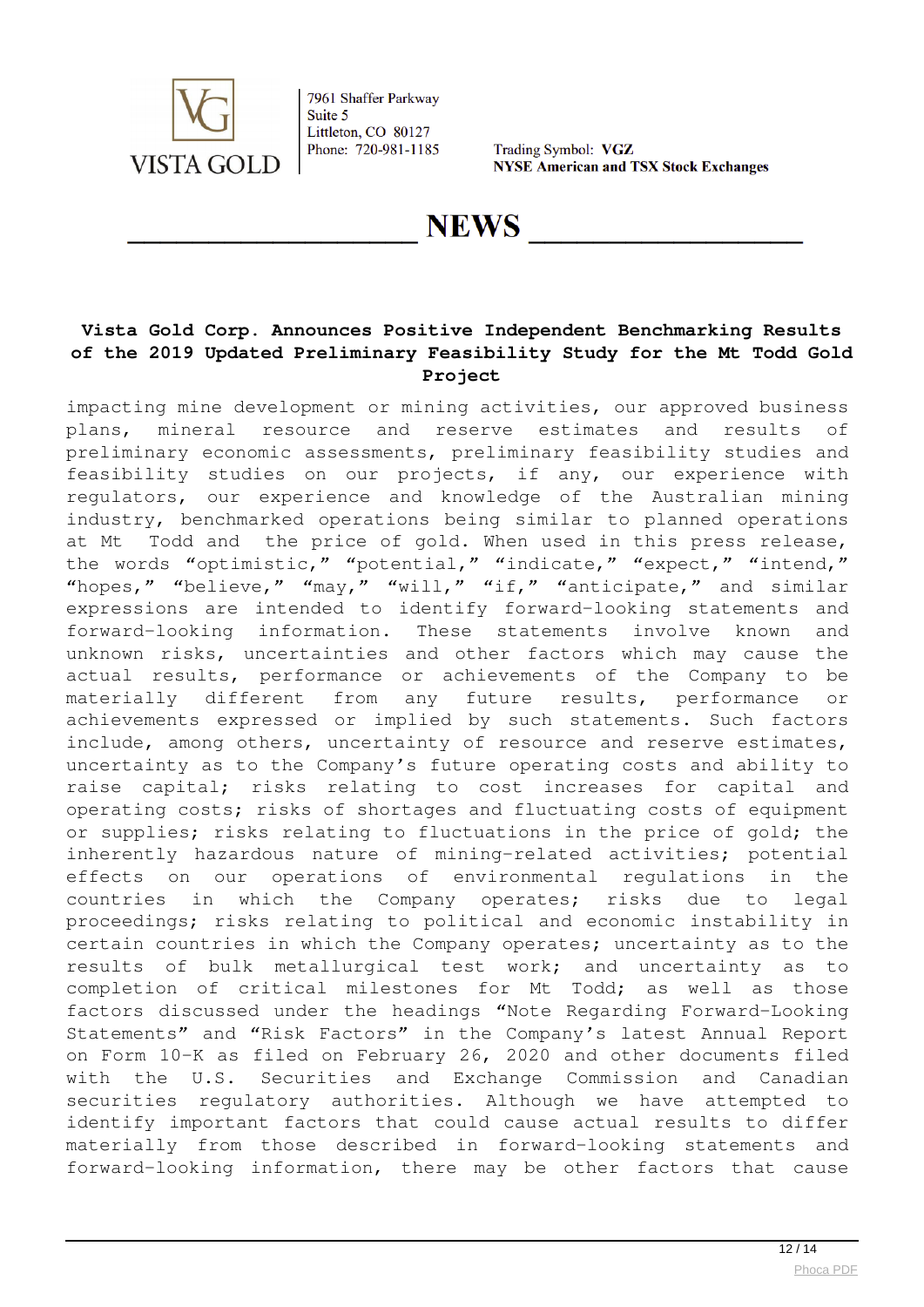

Trading Symbol: VGZ **NYSE American and TSX Stock Exchanges** 

**NEWS** 

## **Vista Gold Corp. Announces Positive Independent Benchmarking Results of the 2019 Updated Preliminary Feasibility Study for the Mt Todd Gold Project**

results not to be as anticipated, estimated or intended. Except as required by law, we assume no obligation to publicly update any forward-looking statements or forward-looking information; whether as a result of new information, future events or otherwise.

### **Cautionary Note to United States Investors**

The United States Securities and Exchange Commission ("SEC") limits disclosure for U.S. reporting purposes to mineral deposits that a company can economically and legally extract or produce. The 2019 PFS referenced in this press release uses the terms "Proven reserves" and "Probable reserves". Reserve estimates contained in the 2019 PFS are made pursuant to NI 43-101 standards in Canada and do not represent reserves under the standards of the SEC's Industry Guide 7 and may not constitute reserves under the SEC's newly adopted disclosure rules to modernize mineral property disclosure requirements, which became effective February 25, 2019 and will be applicable to the Company in its annual report for the fiscal year ending December 31, 2021. Under the currently applicable SEC Industry Guide 7 standards, a "final" or "bankable" feasibility study is required to report reserves, the threeyear historical average price is used in any reserve or cash flow analysis to designate reserves and all necessary permits and government approvals must be filed with the appropriate governmental authority. Additionally, the 2019 PFS uses the terms "Measured resources", "Indicated resources", and "Measured & Indicated resources". We advise U.S. investors that while these terms are Canadian mining terms as defined in accordance with NI 43-101, such terms are not recognized under SEC Industry Guide 7 and normally are not permitted to be used in reports and registration statements filed with the SEC. Mineral resources described in the 2019 PFS have a great amount of uncertainty as to their economic and legal feasibility. The SEC normally only permits issuers to report mineralization that does not constitute SEC Industry Guide 7 compliant "reserves" as in-place tonnage and grade, without reference to unit measures. "Inferred resources" have a great amount of uncertainty as to their existence,